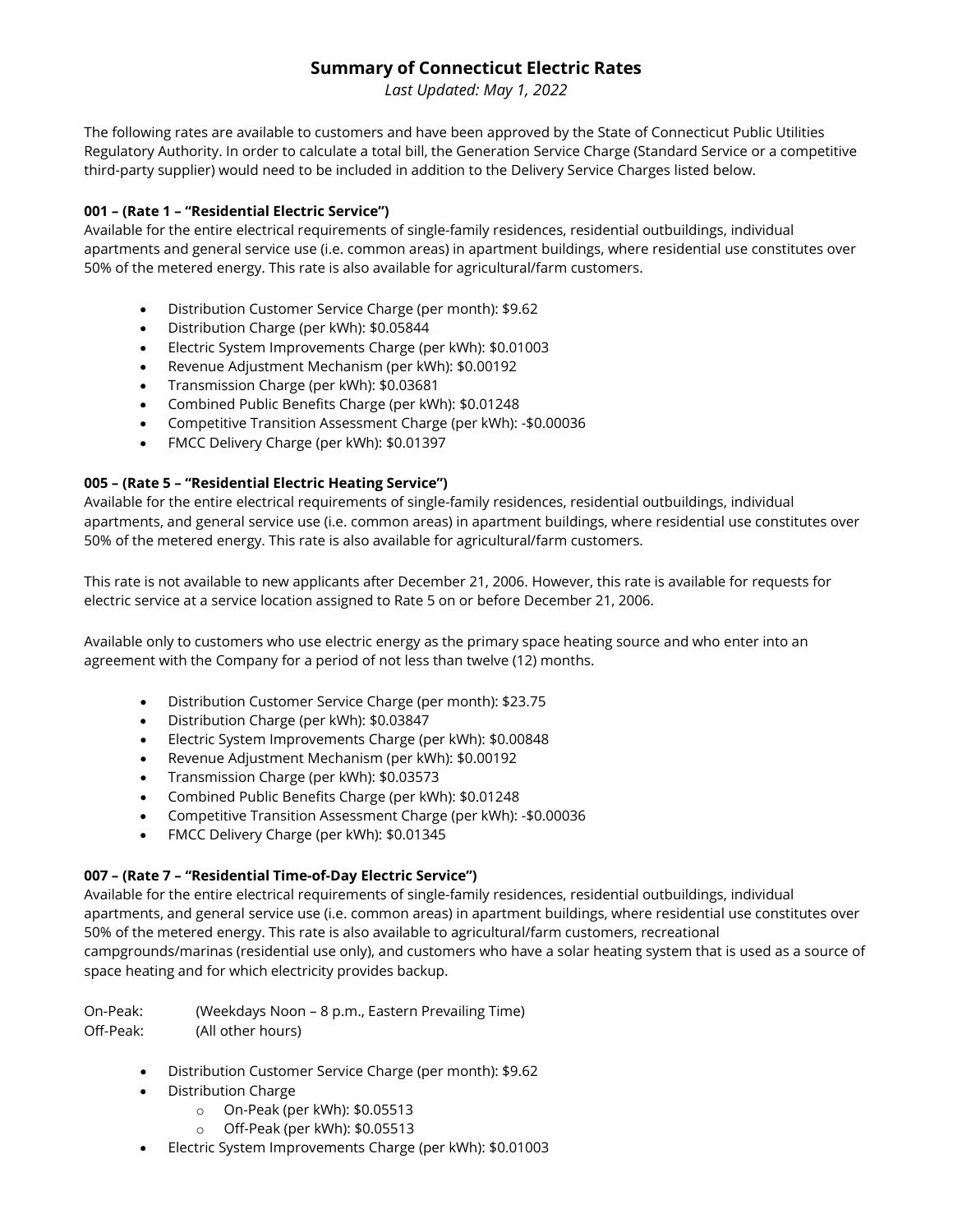- Revenue Adjustment Mechanism (per kWh): \$0.00192
- Transmission Charge
	- o On-Peak (per kWh): \$0.08558
	- o Off-Peak (per kWh): \$0.01841
- Combined Public Benefits Charge (per kWh): \$0.01248
- Competitive Transition Assessment Charge (per kWh): -\$0.00036
- FMCC Delivery Charge
	- o On-Peak (per kWh): \$0.03247
	- o Off-Peak (per kWh): \$0.00699

#### **018 – (Rate 18 – "Controlled Water Heating Electric Service")**

Available for controlled water heating electric service only. This rate is available to all customers, except residential customers whose sole source of domestic hot water is supplied by electricity. This rate is not available for any space heating or for commercial or industrial processes.

- Distribution Customer Service Charge (per month): \$11.00
- Distribution Charge (per kWh): \$0.02351
- Electric System Improvements Charge (per kWh): \$0.00755
- Revenue Adjustment Mechanism (per kWh): \$0.00192
- Transmission Charge (per kWh): \$0.03221
- Combined Public Benefits Charge (per kWh): \$0.00720
- Competitive Transition Assessment Charge (per kWh): -\$0.00037
- FMCC Delivery Charge (per kWh): \$0.01231

### **027 – (Rate 27 – "Small Time-Of-Day General Electric Service")**

Available for the entire electrical requirements at a single service location measured through one metering installation where the customer's maximum demand is less than 350 kW.

On-Peak: (Weekdays Noon – 8 p.m. during Eastern Standard Time) (Weekdays 1 p.m. – 9 p.m. during Daylight Saving Time)

Off-Peak: (All other hours)

- Distribution Customer Service Charge (per month): \$44.00
- Distribution Charge
	- o Demand Charge (Over 2 kW): \$14.22 per kW
- Electric System Improvements Charge
	- o Demand Charge (Over 2 kW): \$1.87 per kW
- Revenue Adjustment Mechanism (per kWh): \$0.00192
- Transmission Charge
	- o Demand Charge (Over 2 kW): \$4.68 per kW
	- o On-Peak (per kWh): \$0.03608
	- o Off-Peak (per kWh): \$0.00805
- Combined Public Benefits Charge (per kWh): \$0.00720
- Competitive Transition Assessment Charge
	- o Demand Charge (Over 2 kW): -\$0.11 per kW
- FMCC Delivery Charge
	- o On-Peak (per kWh): \$0.02757
	- o Off-Peak (per kWh): \$0.00616

#### **029 – (Rate 29 – "Outdoor Recreational Lighting Electric Service")**

Available for outdoor recreational lighting loads which are energized only between 7 p.m. and 7 a.m.

- Distribution Customer Service Charge (per month): \$30.00
- Distribution Charge (per kWh): \$0.12715
- Electric System Improvements Charge (per kWh): \$0.02120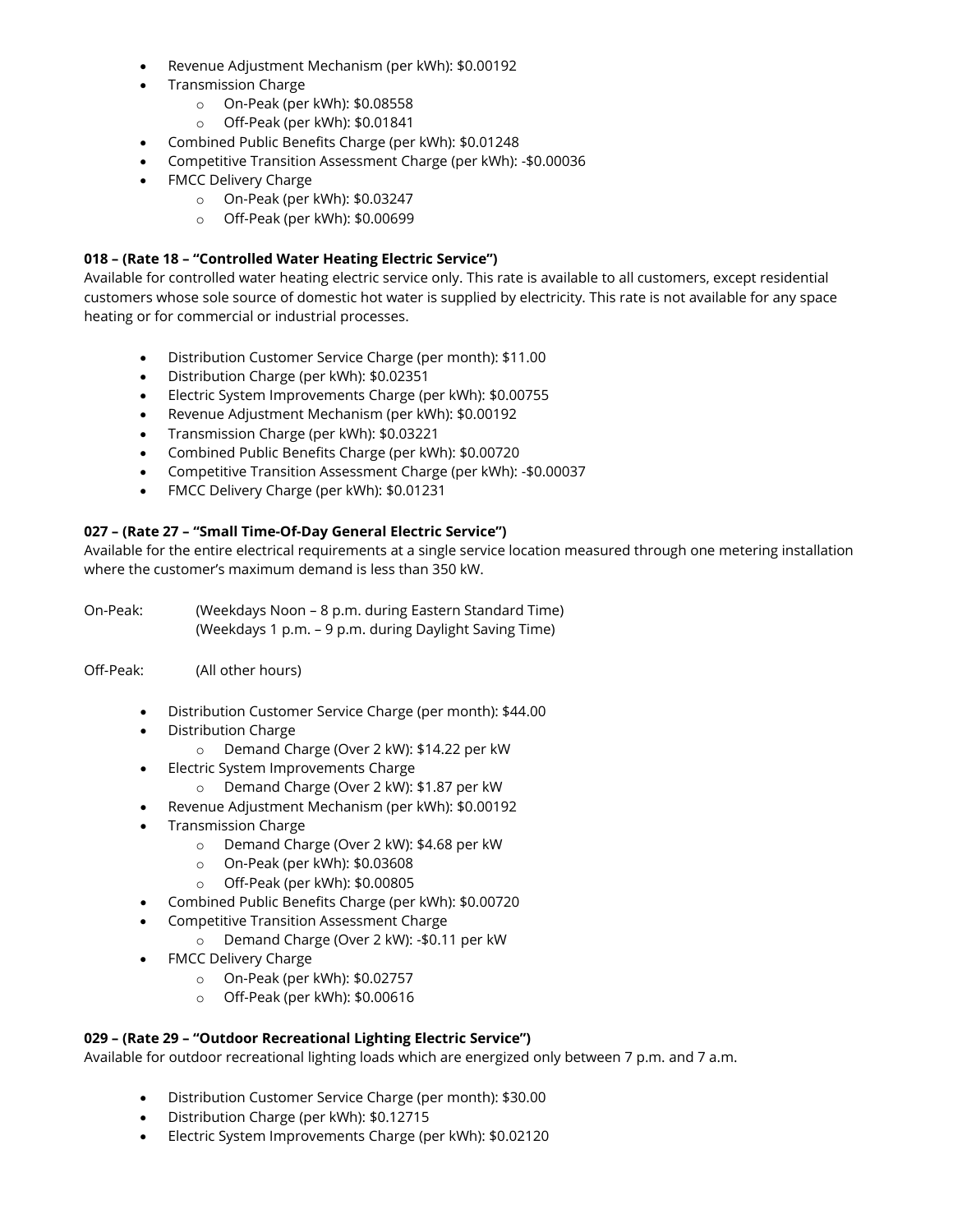- Revenue Adjustment Mechanism (per kWh): \$0.00192
- Transmission Charge (per kWh): \$0.03221
- Combined Public Benefits Charge (per kWh): \$0.00727
- Competitive Transition Assessment Charge (per kWh): -\$0.00037
- FMCC Delivery Charge (per kWh): \$0.01231

#### **030 – (Rate 30 – "Small General Electric Service")**

Available for the entire electrical requirements at a single service location measured through one metering installation where the customer's maximum demand is less than 200 kW.

- Distribution Customer Service Charge (per month): \$44.00
- Distribution Charge
	- o Demand Charge (Over 2 kW): \$14.22 per kW
- Electric System Improvements Charge
	- o Demand Charge (Over 2 kW): \$1.87 per kW
- Revenue Adjustment Mechanism (per kWh): \$0.00192
- Transmission Charge
	- o Demand Charge (Over 2 kW): \$9.36 per kW
- Combined Public Benefits Charge (per kWh): \$0.00720
- Competitive Transition Assessment Charge
	- o Demand Charge (Over 2 kW): -\$0.11 per kW
- FMCC Delivery Charge (per kWh): \$0.01231

#### **035 – (Rate 35 – "Intermediate General Electric Service")**

Available for the entire electrical requirements at a single service location measured through one metering installation where the customer's maximum demand is less than 200 kW.

- Distribution Customer Service Charge (per month): \$270.00
- Distribution Charge
	- o Demand Charge (per kW): \$8.69
- Electric System Improvements Charge
	- o Demand Charge (per kW): \$1.10
- Revenue Adjustment Mechanism (per kWh): \$0.00192
- Transmission Charge
	- o Demand Charge (per kW): \$10.63
- Combined Public Benefits Charge (per kWh): \$0.00694
- Competitive Transition Assessment Charge
	- o Demand Charge (per kW): -\$0.13
- FMCC Delivery Charge (per kWh): \$0.01140

#### **037 – (Rate 37 – "Intermediate Time-Of-Day General Electric Service")**

Available for the entire electrical requirements at a single service location measured through one metering installation where the customer's maximum demand is less than 350 kW.

- On-Peak: (Weekdays Noon 8 p.m. during Eastern Standard Time) (Weekdays 1 p.m. – 9 p.m. during Daylight Saving Time)
- Off-Peak: (All other hours)
	- Distribution Customer Service Charge (per month): \$270.00
	- Distribution Charge
		- o Demand Charge (per kW): \$8.69
	- Electric System Improvements Charge
		- o Demand Charge (per kW): \$1.10
	- Revenue Adjustment Mechanism (per kWh): \$0.00192
	- Transmission Charge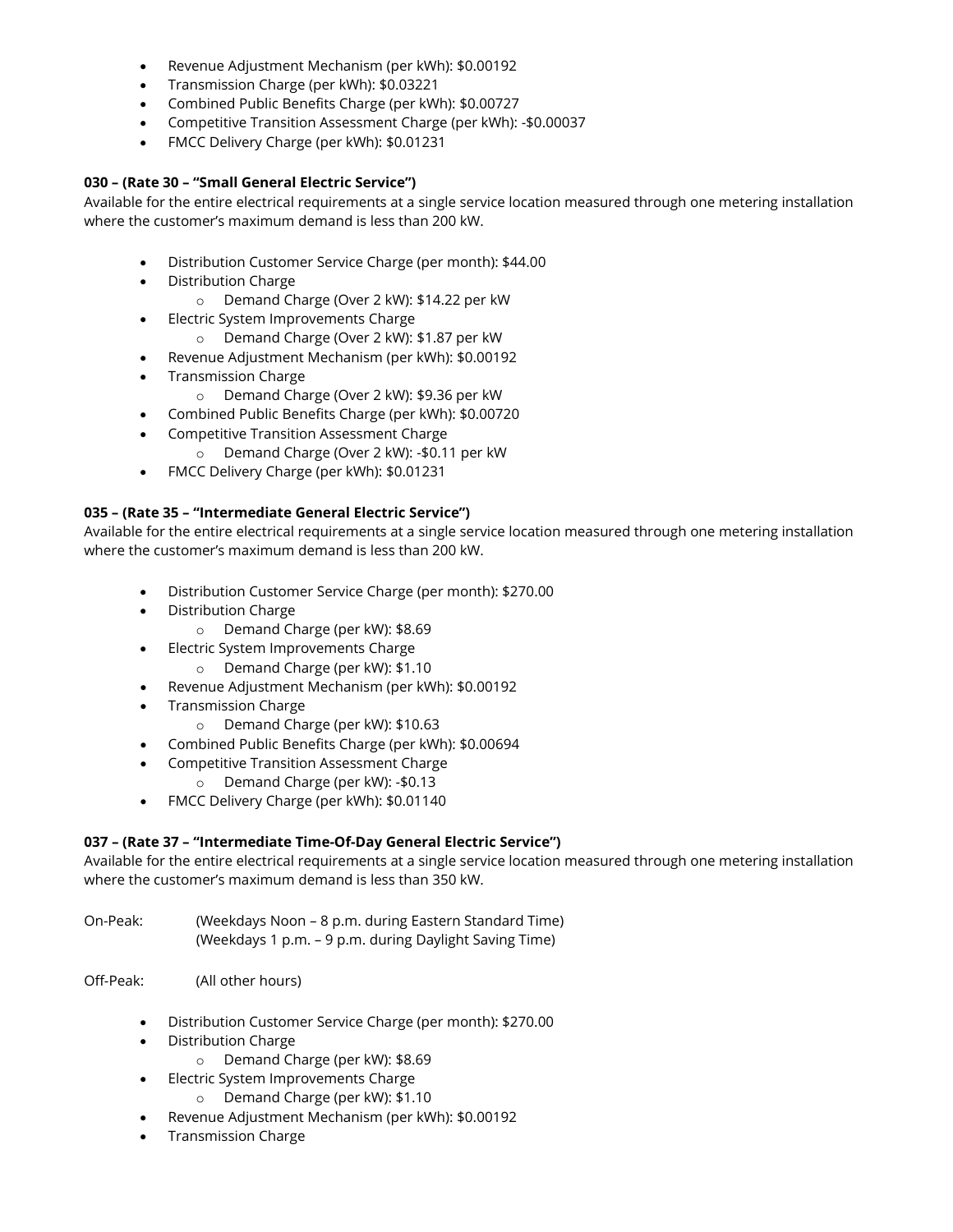- o Demand Charge (per kW): \$5.32
- o On-Peak (per kWh): \$0.03359
- o Off-Peak (per kWh): \$0.00754
- Combined Public Benefits Charge (per kWh): \$0.00694
- Competitive Transition Assessment Charge
	- o Demand Charge (per kW): -\$0.13
- FMCC Delivery Charge
	- o On-Peak (per kWh): \$0.02539
	- o Off-Peak (per kWh): \$0.00570

## **040 – (Rate 40 – "Small Church and School Electric Service")**

Available for the electrical requirements of churches and tax exempt schools where the customer's maximum demand is less than 350 kW.

- Distribution Customer Service Charge (per month): \$65.00
- Distribution Charge (per kWh): \$0.04701
- Electric System Improvements Charge (per kWh): \$0.00808
- Revenue Adjustment Mechanism (per kWh): \$0.00192
- Transmission Charge (per kWh): \$0.03125
- Combined Public Benefits Charge (per kWh): \$0.00720
- Competitive Transition Assessment Charge (per kWh): -\$0.00037
- FMCC Delivery Charge (per kWh): \$0.01160

### **041 – (Rate 41 – "Large Church and School Electric Service")**

Available for the electrical requirements of churches and tax exempt schools where the customer's maximum demand is greater than or equal to 350 kW.

On-Peak: (Weekdays Noon – 8 p.m. during Eastern Standard Time) (Weekdays 1 p.m. – 9 p.m. during Daylight Saving Time)

Off-Peak: (All other hours)

- Distribution Customer Service Charge (per month): \$350.00
- Distribution Charge
	- o Demand Charge (per kW): \$8.10
	- o On-Peak (per kWh): \$0.04717
	- o Off-Peak (per kWh): \$0.04717
- Electric System Improvements Charge (per kWh): \$0.00562
- Revenue Adjustment Mechanism (per kWh): \$0.00192
- Transmission Charge
	- o Demand Charge (per kW): \$16.36
	- o On-Peak (per kWh): \$0.04664
	- o Off-Peak (per kWh): \$0.01035
- Combined Public Benefits Charge (per kWh): \$0.00694
- Competitive Transition Assessment Charge (per kWh): -\$0.00037
- FMCC Delivery Charge
	- o On-Peak (per kWh): \$0.02374
	- o Off-Peak (per kWh): \$0.00527

### **055 – (Rate 55 – "Intermediate Time-Of-Day Electric Service - Manufacturers")**

Available for the entire electrical requirements at a single service location measured through one metering installation. This rate is only applicable to customers that are manufacturers. Customers must also have an annual maximum demand greater than or equal to 350 kW, but less than 1000 kW.

On-Peak: (Weekdays Noon – 8 p.m. during Eastern Standard Time) (Weekdays 1 p.m. – 9 p.m. during Daylight Saving Time)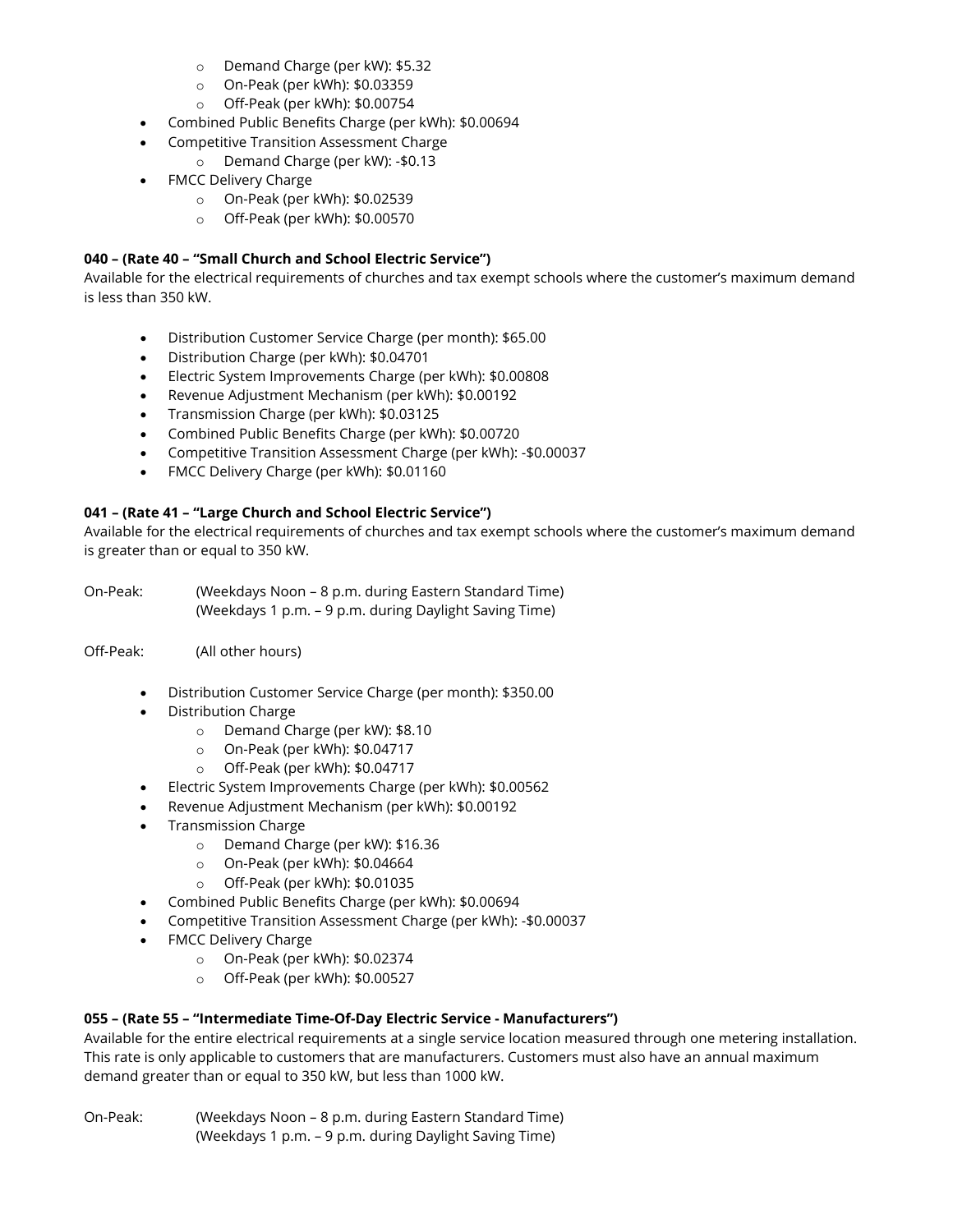- Distribution Customer Service Charge (per month): \$350.00
- Distribution Charge
	- o Demand Charge (per kVA): \$6.65
- Electric System Improvements Charge
	- o Demand Charge (per kVA): \$0.81
- Revenue Adjustment Mechanism (per kWh): \$0.00192
- Transmission Charge
	- o Demand Charge (per kVA): \$8.75
- Combined Public Benefits Charge (per kWh): \$0.00694
- Competitive Transition Assessment Charge
	- o Demand Charge (per kVA): -\$0.11
- FMCC Delivery Charge
	- o On-Peak (per kWh): \$0.02491
	- o Off-Peak (per kWh): \$0.00565

### **056 – (Rate 56 – "Intermediate Time-Of-Day Electric Service – Non-Manufacturers")**

Available for the entire electrical requirements at a single service location measured through one metering installation. This rate is only applicable to customers that are not manufacturers. Customers must also have an annual maximum demand greater than or equal to 350 kW, but less than 1000 kW.

On-Peak: (Weekdays Noon – 8 p.m. during Eastern Standard Time) (Weekdays 1 p.m. – 9 p.m. during Daylight Saving Time)

#### Off-Peak: (All other hours)

- Distribution Customer Service Charge (per month): \$350.00
- Distribution Charge
	- o Demand Charge (per kVA): \$7.91
- Electric System Improvements Charge
	- o Demand Charge (per kVA): \$0.92
- Revenue Adjustment Mechanism (per kWh): \$0.00192
- Transmission Charge
	- o Demand Charge (per kVA): \$10.88
- Combined Public Benefits Charge (per kWh): \$0.00694
	- Competitive Transition Assessment Charge
		- o Demand Charge (per kVA): -\$0.14
- FMCC Delivery Charge
	- o On-Peak (per kWh): \$0.02535
	- o Off-Peak (per kWh): \$0.00561

### **057 – (Rate 57 – "Large Time-Of-Day Electric Service – Manufacturers")**

Available for the entire electrical requirements at a single service location measured through one metering installation. This rate is only applicable to customers that are manufacturers. Customers must also have an annual maximum demand greater than or equal to 1000 kW.

- On-Peak: (Weekdays Noon 8 p.m. during Eastern Standard Time) (Weekdays 1 p.m. – 9 p.m. during Daylight Saving Time)
- Off-Peak: (All other hours)
	- Distribution Customer Service Charge (per month)
		- o Less than 2000 kW: \$1,100.00
		- o 2000 kW, but less than 5,000 kW: \$2,200.00
		- o 5,000 kW and above: \$4,200.00